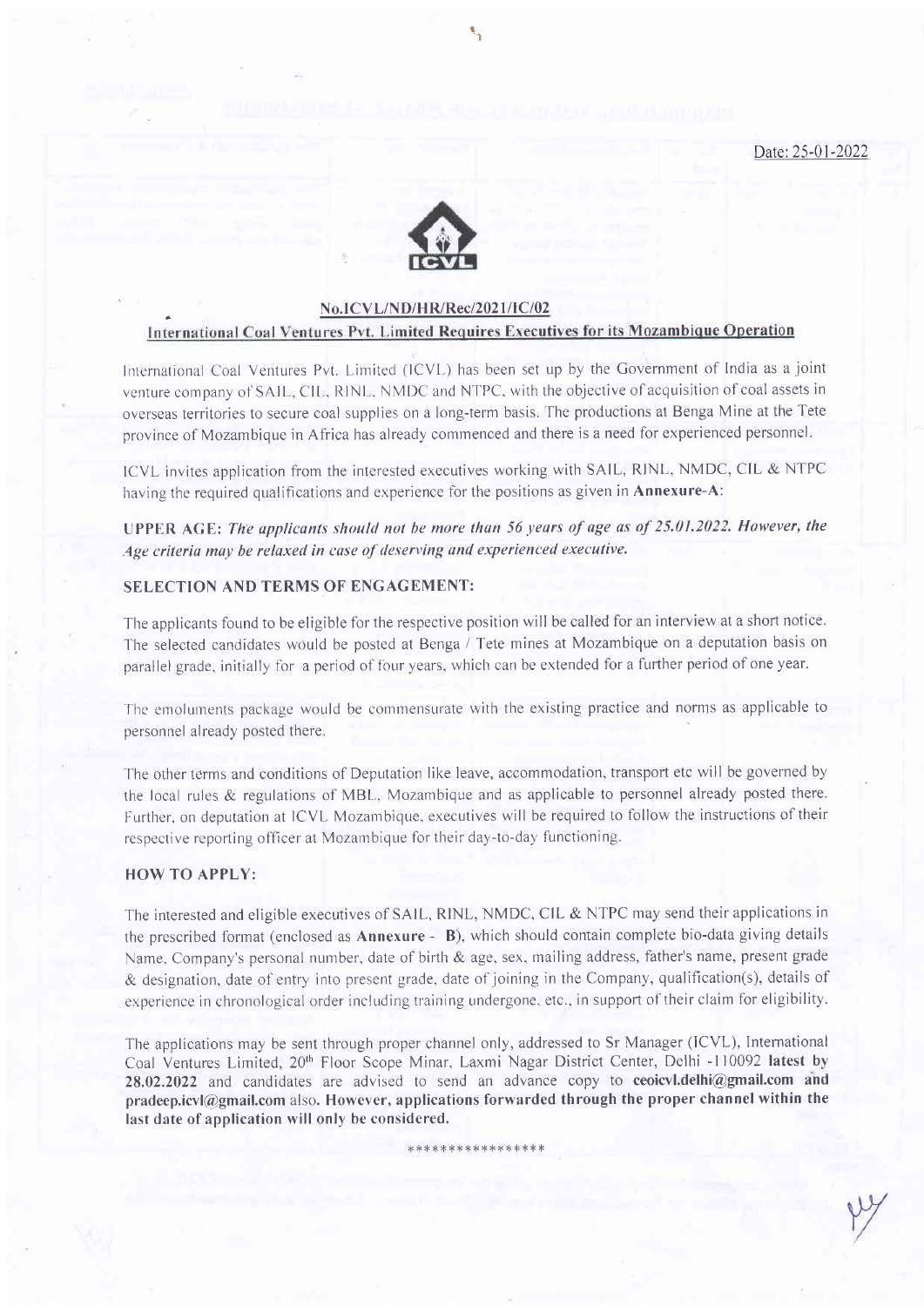#### ANNEXURE-A

 $~\vee~$ 

## **REQUIRED POSITIONS IN ICVL FOR POSTING AT MOZAMBIQUE**

I 'I

| SI <sup>-</sup><br>No. | <b>Position &amp; Grade</b>                                        | No.<br>of<br>post | <b>Role/Responsibility</b>                                                                                                                                                                                                                                                                                            | Qualifications                                                                                                                                                                                                                                                                        | Post qualification & Experience                                                                                                                                                                                                                             |
|------------------------|--------------------------------------------------------------------|-------------------|-----------------------------------------------------------------------------------------------------------------------------------------------------------------------------------------------------------------------------------------------------------------------------------------------------------------------|---------------------------------------------------------------------------------------------------------------------------------------------------------------------------------------------------------------------------------------------------------------------------------------|-------------------------------------------------------------------------------------------------------------------------------------------------------------------------------------------------------------------------------------------------------------|
| 1.                     | Plant<br>Process<br>Engineer<br>(Grade: E6 to E7)                  | 1(One)            | Responsible for efficient<br>operation of CHPP with the<br>required results along with<br>detailed process design<br>calculations and process<br>design simulations,<br>prepares equipment and<br>instrument data sheet,<br>prepares process flow<br>diagrams and prepares<br>piping and instrument flow<br>diagrams. | A degree in<br>Engineering from a<br>recognized institute /<br>University. The<br>candidates having<br>bachelor's / PG<br>degree in<br>metallurgy/chemical/<br>mineral engineering<br>shall be given<br>preference.<br>Exposure to PLC &<br>DCS systems shall be<br>given preference. | Post qualification experience of minimum 5<br>years in coal/iron ore/mineral beneficiations<br>design,<br>process<br>with<br>along<br>plant<br>calculations, process design simulations etc                                                                 |
| 2.                     | Coal Chain<br><b>Operations Manager</b><br>(Grade: E3 to E5)       | $1$ (One)         | Responsibility for<br>managing the handling of<br>coal products, logistics<br>including port and rail and<br>final despatch through the<br>port.                                                                                                                                                                      | A Degree in<br>Mechanical<br>engineering or<br>Mineral Beneficiation<br>or equivalent<br>Engineering.                                                                                                                                                                                 | Post qualification experience of a minimum<br>of 3 years in managing chain operations<br>consisting of rail and road logistics and its<br>maintenance and commercial dispatch<br>through ports.                                                             |
| 3.                     | Procurement<br>Manager (Grade: E3<br>to $E5$ )                     | $1$ (One)         | Responsible for<br>procurement, material<br>management function,<br>maintaining inventory of<br>equipment /spares and<br>consumables, evaluating<br>bids, contract negotiation<br>etc.                                                                                                                                | A degree in<br>Engineering from a<br>recognized institute<br>/University. MBA in<br>Materials<br>Management /<br>Operation<br>Management will be<br>given preference                                                                                                                  | Post qualification experience of minimum 3<br>years in procurement, contract negotiation.<br>bid evaluation etc.                                                                                                                                            |
| 4.                     | Process Plant<br>Engineer (Grade:<br>$E3$ to $E5$ )                | $1$ (One)         | Responsible for efficient<br>operation of CHPP with the<br>required result along with<br>detailed process design<br>calculations and process<br>design simulations prepares<br>equipment and instrument<br>data sheet, prepares process<br>flow diagrams and prepares<br>piping and instrument flow<br>diagrams.      | A degree in<br>Engineering from a<br>recognized institute /<br>University. The<br>candidates having<br>bachelor / PG degree<br>in<br>metallurgy/chemical/<br>mineral engineering<br>shall be given<br>preference.<br>Exposure to PLC &<br>DCS systems shall be<br>given preference.   | Post qualification experience of minimum 3<br>years in coal/iron ore/mineral beneficiations<br>plant along with process design,<br>calculations, process design simulations etc.<br>1 Pers 91 12                                                            |
| 5 <sub>ii</sub>        | Instrumentation<br>Engineer<br>$(E5 \text{ to } E6)$               | $1$ (One)         | Responsible for<br>maintenance, programming<br>and calibration of entire<br>process plan automation, up<br>gradation of SCADA<br>system, etc.                                                                                                                                                                         | Degree in EEE<br>/ Instrumentation /<br>Electronics and<br>Instrumentation and<br>control from a<br>recognized Institute<br>/University                                                                                                                                               | qualification<br>experience<br>οť<br>Post<br>minimum 3 years in the area of field<br>instrumentation/PLC with calibration and<br>maintenance of field instruments.<br>Working experience for programming of<br>PLC, SCADA and ASIS network is<br>desirable. |
| 6.                     | Mechanical<br>Maintenance<br>Engineer<br>(Grade:<br>$E3$ to $E5$ ) | $1$ (One)         | Responsible for<br>maintenance of equipment                                                                                                                                                                                                                                                                           | A degree in<br>Mechanical<br>Engineering from a<br>recognized<br>Institute/University                                                                                                                                                                                                 | Post qualification experience of a minimum<br>of 3 years in areas of Mechanical<br>maintenance.                                                                                                                                                             |

Note: i. Grades mentioned for the positions above are as per the present Executive Grade System of SAIL'

ii. Eligibility criteria for the positions above may be relaxed in case of deserving and experienced executive